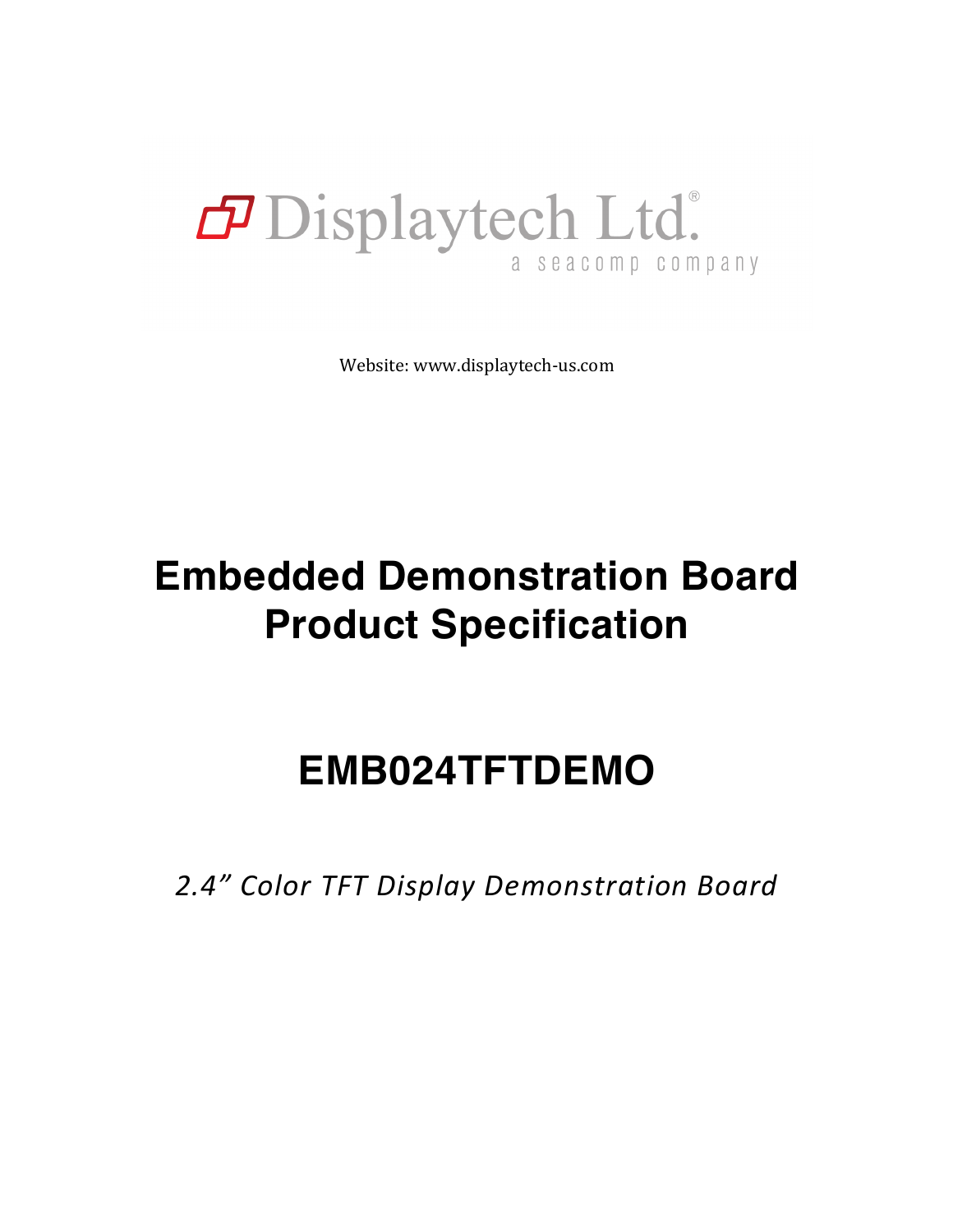### **Table of Contents**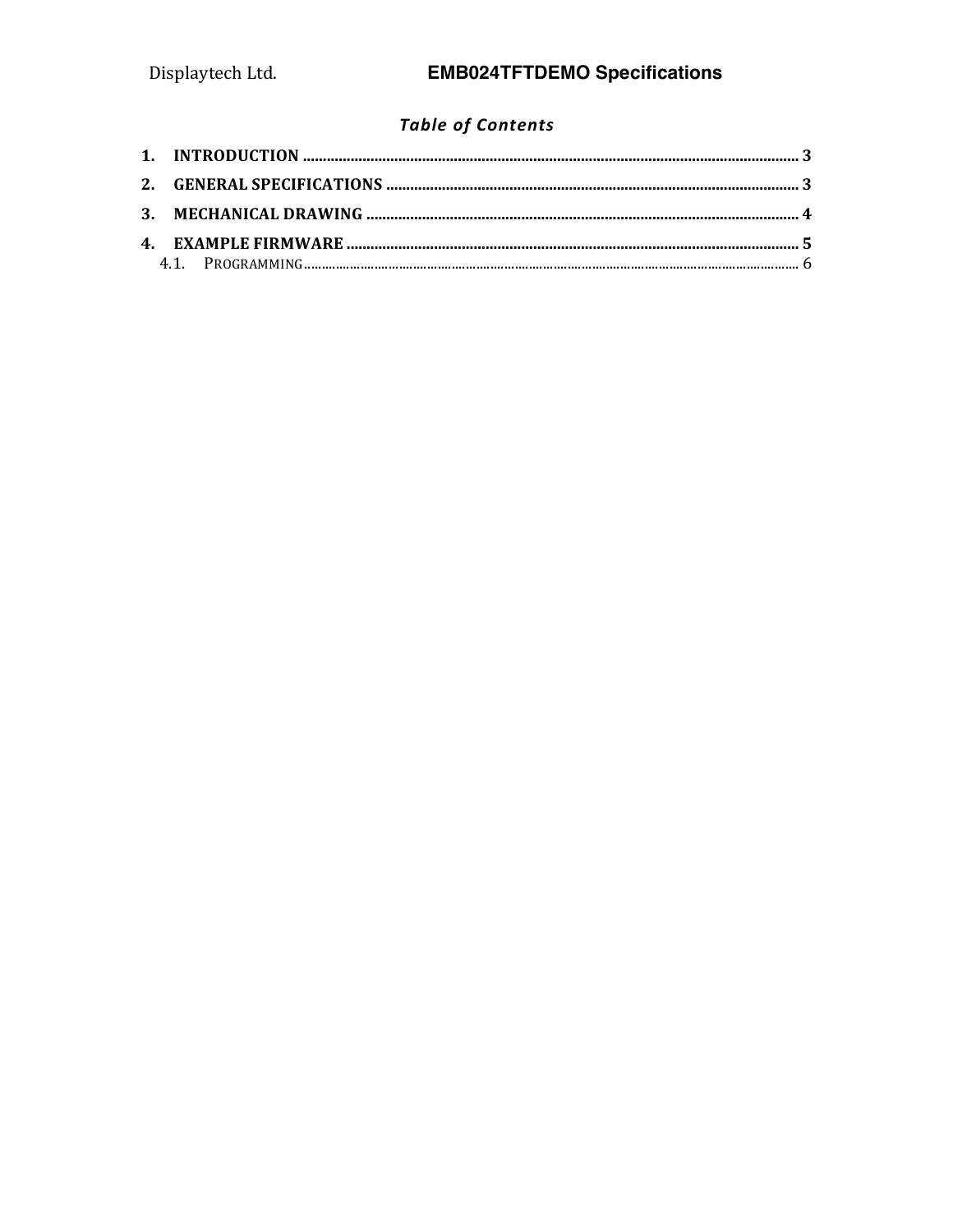#### **1. Introduction**

The Displaytech EMB024TFTDEMO is a demonstration and development board for the Displaytech DT024BTFT 2.4" color TFT display. The display is controlled by a Microchip PIC24FJ256DA210 microcontroller with integrated graphics controller. Furthermore, the demonstration board includes on-board external SRAM for extra frame-buffer memory as well as SPI flash for storing fonts and images.

#### **2. General Specifications**

| <b>Item</b>                         | Specification         | Unit |
|-------------------------------------|-----------------------|------|
| LCD Resolution (Horizontal)         | 240                   | Line |
| <b>LCD Resolution (Vertical)</b>    | 320                   | Line |
| PCB Size (Horizontal)               | 2.72                  | Inch |
| <b>PCB Size (Vertical)</b>          | 2.75                  | Inch |
| Interface                           | <b>USB and PICKit</b> |      |
| TFT Driver IC                       | Ilitek ILI9340        |      |
| Microcontroller/Graphics Controller | PIC24FJ256DA210       |      |
| <b>SRAM Size</b>                    | 512                   | KB   |
| <b>External SPI Flash Size</b>      | 2                     | MB   |
| Power Supply                        | 5 (from USB)          | V    |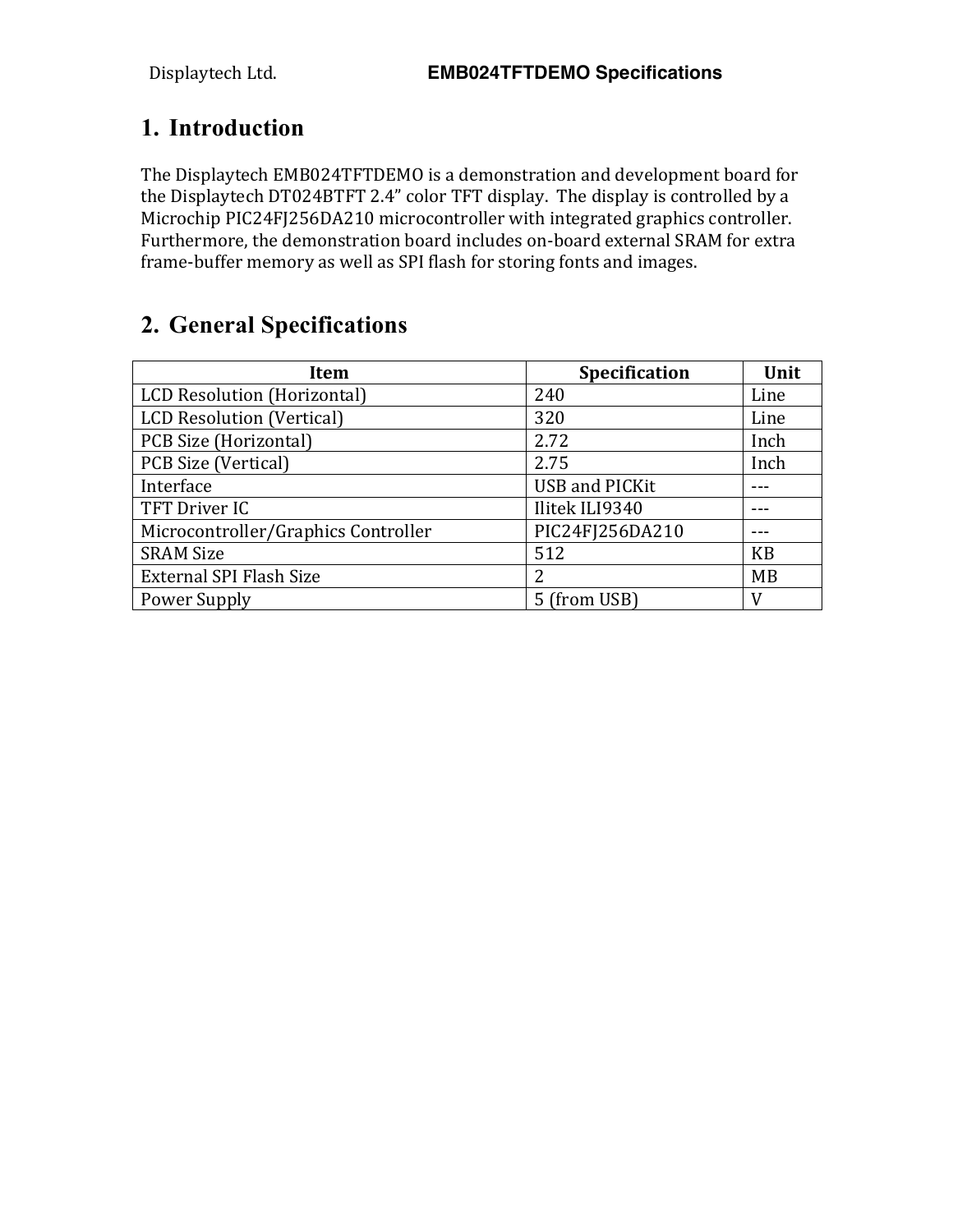

#### **3. Mechanical Drawing**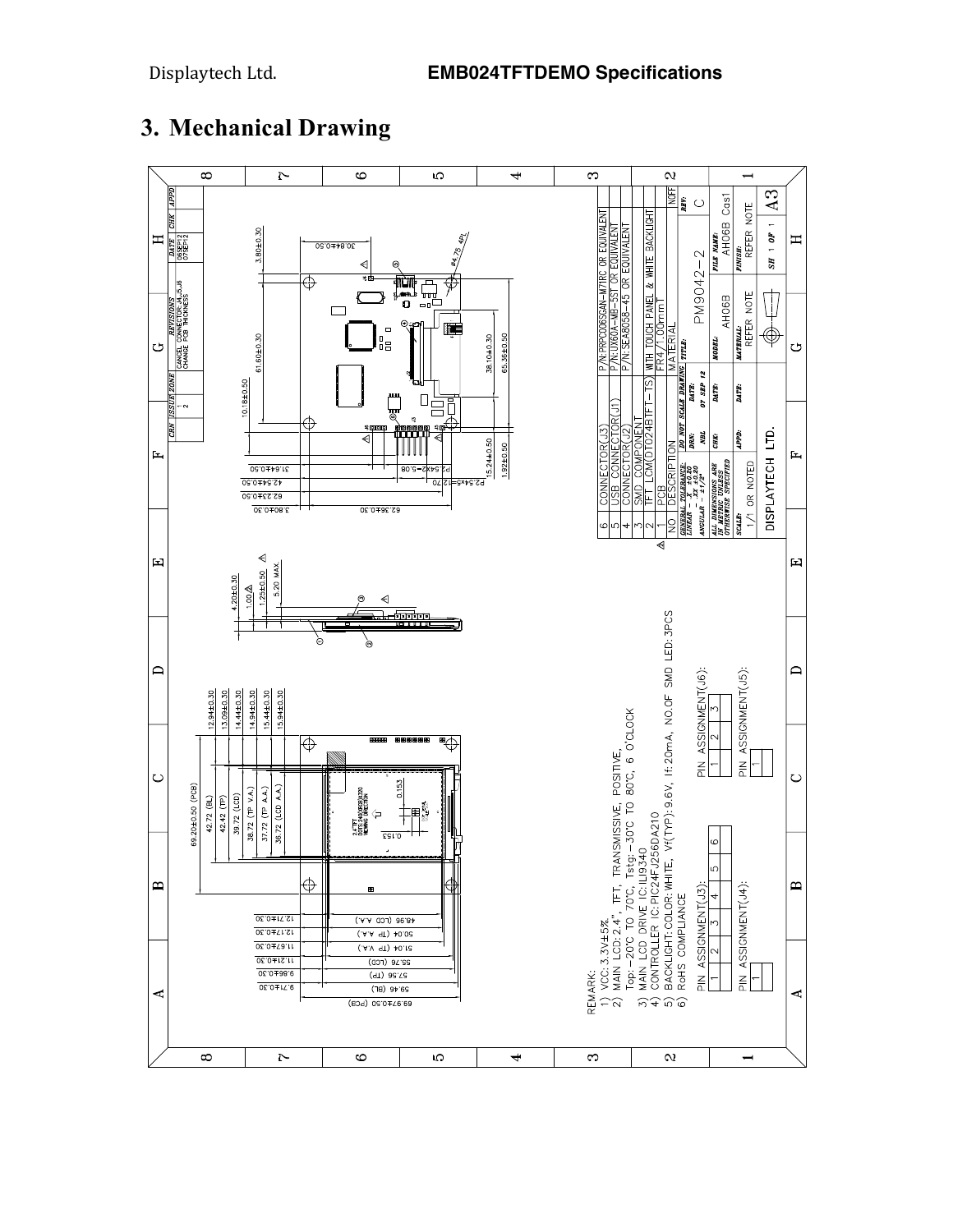#### **4. Schematic**